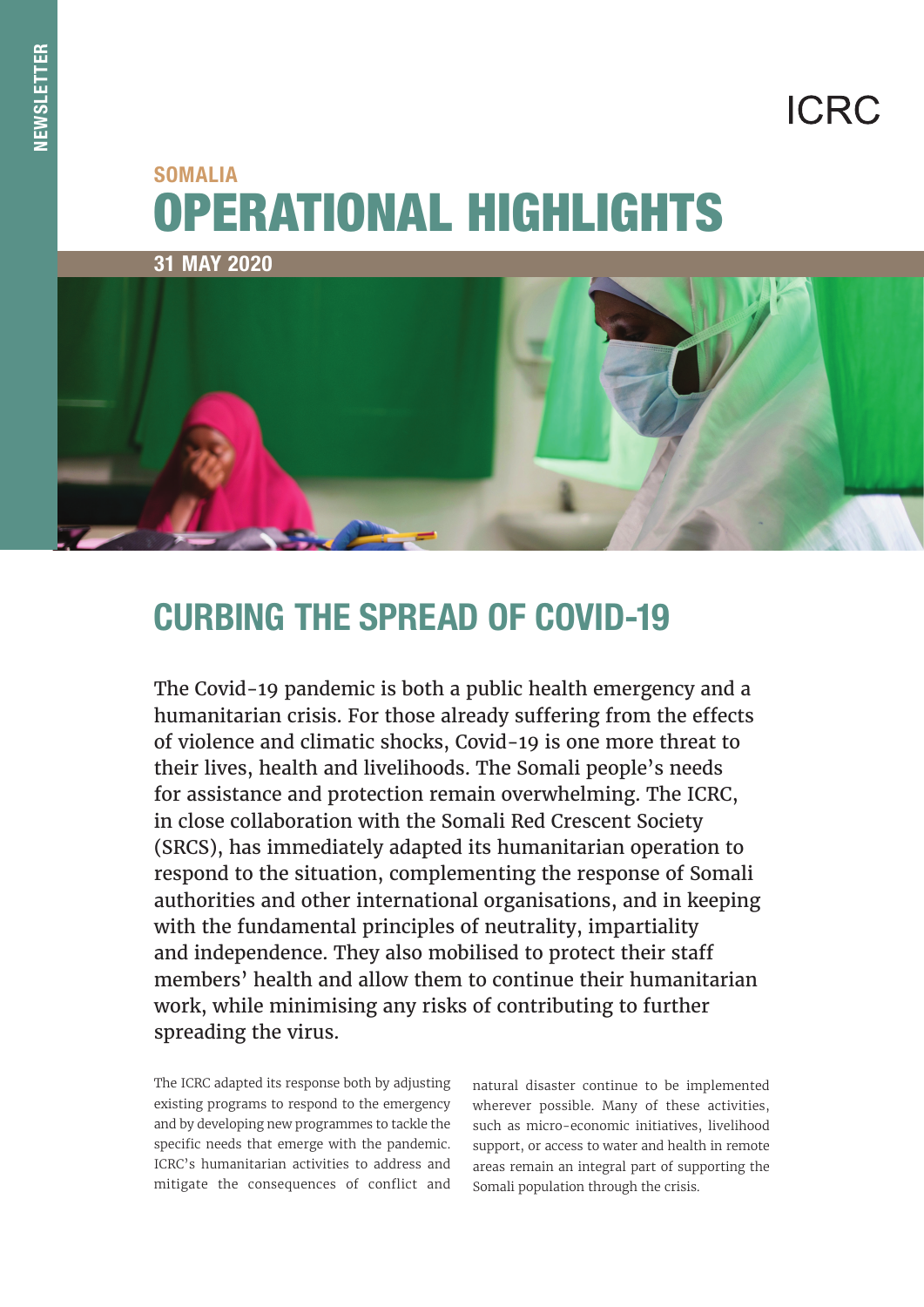## FACTS AND FIGURES

### SINCE THE ONSET OF THE CRISIS, THE ICRC HAS BEEN WORKING WITH THE SRCS:

- To share accurate information on COVID-19 and how people can protect themselves and their families from the disease. This includes radio spots, small group sessions at community-level, including in IDP settlements, information posters, as well as providing handwashing materials, hygiene items and protective equipment to curb the spread of the virus.
- To monitor the situation in central prisons and engage in dialogue with the relevant authorities on preparedness and response measures to potential outbreaks; to give them technical and material support to enhance infection prevention and control measures; to provide adequate information to detainees and prison staff on proper hygiene practices, as well as soap and other hygiene items, and cleaning or disinfectant materials.
- To establish basic screening procedures at clinic and hospital levels to ensure no suspected or confirmed case enters the facilities and that normal consultations and operations are maintained; to assist in the surveillance and contact tracing of suspected cases; to support the establishment of isolation areas in health facilities for moderate to severe cases (not the 5% that will need ventilators); to provide guidance with recommendations for authorities and forensic institutions for the dignified management of the dead.
- To assist in the maintenance of family links for migrants, IDPs and detainees no longer benefitting from family visits.
- To provide economic support through cash distribution to the most vulnerable communities in our areas of operations.



#### REINFORCING PREVENTION AND GOOD HYGIENE PRACTICES WITHIN COMMUNITIES

The ICRC and the SRCS are reaching out to communities, including displaced people, to prevent the spread of COVID-19 within the areas served by the 29 PHC clinics supported by the ICRC in Banadir, Jubaland, South West State, Hirshabelle and Galmudug. In Somaliland and Puntland, the SRCS is implementing similar activities in another 42 PHC clinics supported by other members of the Red Cross and Red Crescent Movement.

- Radio spots broadcasted daily by 12 radio stations across the country to carry prevention messages to the public. 721 people were given information on prevention messages through the Community Contact Center (373).
- 417 SRCS volunteers and 413 health staff of PHC clinics trained on Covid-19 prevention messages; 785 health staff working in Medina, Keysaney, Baidoa and Kismayo hospitals trained as well.
- 40,101 health promotion sessions reached 382,369 people in Banaadir, Lower Juba, Gedo, Hiiran, Lower Shabelle, Middle Shabelle and Galgadud among other regions; 2,904 sessions held at hospital level, reaching 22,696 people.
- 285,969 pieces of soaps distributed to communities.

Through its community hygiene promotion activities, the ICRC and the SRCS, with its teams of volunteers, undertake household visits, handing out prevention information, soap and chlorine tabs. The community hygiene promotion outreach campaigns are planned to cover over 156,000 households (over 930,000 people) in the riverine areas.

- 56 SRCS volunteers have been trained on dissemination of hygiene promotion and COVID-19 prevention messages in Baardheere, Ceel Wak, Dhobley and Afgoye.
- 8,055 households (48,330 beneficiaries) in Bardhere district, 4,992 households (29,952 beneficiaries) in Ceel Waq district, 3,500 households (21,000 beneficiaries) in Dhobley and 6,524 households (39,144 beneficiaries) in Afgoye have received soap and chlorine tabs alongside a COVID-19 prevention pamphlet.
- In IDP camps across the country, 82 SRCS volunteers were trained, while 2,985 health promotion sessions have been held, reaching 29,580 people; 38 handwashing stations were established, while 25,714 pieces of soaps were distributed.
- SRCS RFL volunteers have also been briefed on prevention messages to promote with beneficiaries. Health promotional material has been distributed in 6 IDP settlements in Mogadishu and 3 in Baidoa. Handwashing facilities (300l water tank) in each camp were installed. 400 IDPs benefit of basic hygiene facilities and free RFL phone calls.
- Handwashing facilities have been installed in 3 SRCS offices along the Somaliland/Puntland migration route, as well as at entry points of returnees in Berbera and Bosaso sea ports. RFL teams are equipped with basic hygiene items to ensure continuity of providing free RFL phone services.

SRCS Clinic supported by ICRC

```
Hospital supported by ICRC
```
Region Boundary